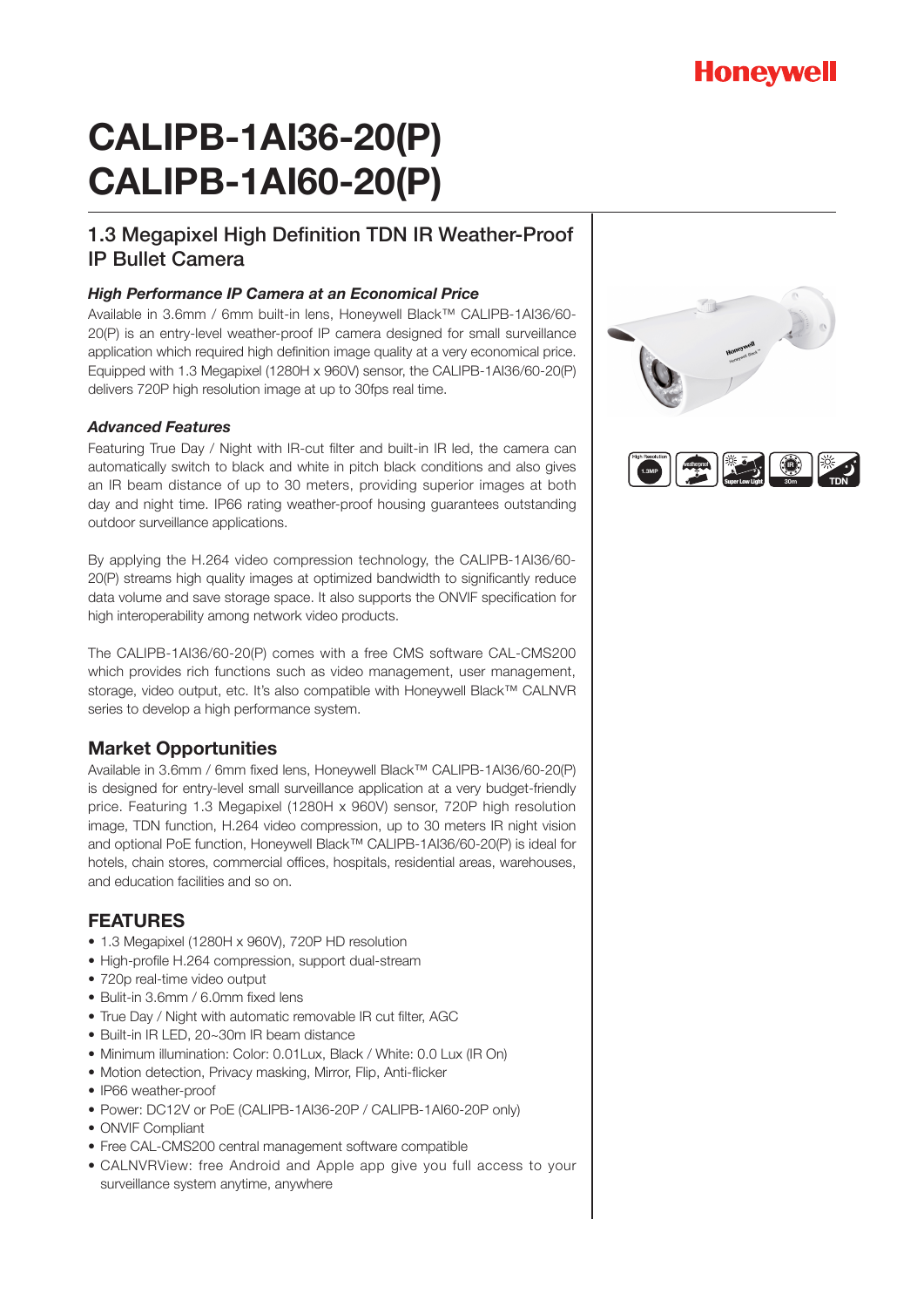

# **CALIPB-1AI36-20(P) CALIPB-1AI60-20(P)**

### 1.3 Megapixel High Definition TDN IR Weather-Proof IP Bullet Camera

#### **SPECIFICATIONS**

| Model                                   | CALIPB-1AI36-20 / CALIPB-1AI60-20                                                                                                                                                                                                         | CALIPB-1AI36-20P / CALIPB-1AI60-20P |
|-----------------------------------------|-------------------------------------------------------------------------------------------------------------------------------------------------------------------------------------------------------------------------------------------|-------------------------------------|
| Image Sensor                            | 1/3" ultra-low illumination CMOS                                                                                                                                                                                                          |                                     |
| <b>Effective Pixels</b>                 | 1280 (H) x 960 (V)                                                                                                                                                                                                                        |                                     |
| Minimum Illumination                    | Color: 0.01 Lux @ (F1.2, AGC ON)<br>B/W: 0.0Lux (IR On)                                                                                                                                                                                   |                                     |
| <b>Shutter Speed</b>                    | Auto, 1/50 (1/60) sec, 1/120 sec, 1/250 sec, 1/500 sec, 1/1000 sec, 1/2000 sec, 1/4000 sec,<br>1/10,000 sec (millisecond adjustable)                                                                                                      |                                     |
| Lens                                    | CALIPB-1Al36-20 / CALIPB-1Al36-20P: f=3.6mm<br>CALIPB-1AI60-20 / CALIPB-1AI60-20P: f=6mm                                                                                                                                                  |                                     |
| Day & Night                             | TDN, IR cut removable                                                                                                                                                                                                                     |                                     |
| Day & Night Mode                        | Auto, Color, Black & White                                                                                                                                                                                                                |                                     |
| <b>IR Beam Distance</b>                 | $20 - 30m$                                                                                                                                                                                                                                |                                     |
| <b>BLC</b>                              | ON/OFF                                                                                                                                                                                                                                    |                                     |
| Auto Gain Control                       | ON/OFF 0~100 adjustable                                                                                                                                                                                                                   |                                     |
| <b>Slow Shutter</b>                     | None, Low, Medium, High                                                                                                                                                                                                                   |                                     |
| NT Level (DNR)                          | Day / Night 0~5 adjustable                                                                                                                                                                                                                |                                     |
| Image Set                               | Brightness, Contrast, Saturation, Hue can be customized through CMS client and IE browser                                                                                                                                                 |                                     |
| <b>OSD Display</b>                      | Time title, Channel title                                                                                                                                                                                                                 |                                     |
| Video Compression                       | H.264 High Profile dual-stream                                                                                                                                                                                                            |                                     |
| Image Resolution &<br><b>Frame Rate</b> | Main Stream:<br>50Hz: 25fps (720P: 1280 x 720), (1.3M: 1280 x 960)<br>60Hz: 30fps (720P: 1280 x 720), (1.3M: 1280 x 960)<br>Sub Stream:<br>50Hz: 25fps (D1: 704 x 576), (CIF: 352 x 288)<br>60Hz: 30fps (D1: 704 x 576), (CIF: 352 x 288) |                                     |
| <b>Bite Rate</b>                        | H.264: 100Kbps~6Mbps Image resolution lowest / lower / general / high / higher / highest<br>selectable                                                                                                                                    |                                     |
| <b>Bite Rate Type</b>                   | CBR / VBR                                                                                                                                                                                                                                 |                                     |
| Audio Compression                       | G.711a                                                                                                                                                                                                                                    |                                     |
| Network Interface Protocol              | ONVIF2.0                                                                                                                                                                                                                                  |                                     |
| Support Protocol                        | TCP/IP, HTTP, DHCP, DNS, DDNS, PPPoE, SMTP, NTP (HTTPS, SIP, 802.1x, IPv6)                                                                                                                                                                |                                     |
| <b>Browser</b>                          | IE6.0 to IE11.0                                                                                                                                                                                                                           |                                     |
| Alarm Trigger                           | I/O trigger, video motion, video blind, video loss, intelligent analysis (line crossing), device<br>disconnect                                                                                                                            |                                     |
| <b>Motion Detection</b>                 | 396 zones                                                                                                                                                                                                                                 |                                     |
| Privacy Masking (Region Cover)          | 4 zones                                                                                                                                                                                                                                   |                                     |
| Max. User Access                        | 5 users                                                                                                                                                                                                                                   |                                     |
| Ethernet                                | 1 RJ45 10M/100M self adaptive Ethernet interface                                                                                                                                                                                          |                                     |
| Storage                                 | Network storage                                                                                                                                                                                                                           |                                     |
| <b>CMS</b>                              | CAL-CMS200                                                                                                                                                                                                                                |                                     |
| Mobile View APP                         | CALNVRView for iPhone, iPad, Android                                                                                                                                                                                                      |                                     |
| <b>Operating Temperature</b>            | $-10^{\circ}$ C $\sim$ 60 $^{\circ}$ C,                                                                                                                                                                                                   |                                     |
| <b>Operating Humidity</b>               | Less than 90% (non-condensing)                                                                                                                                                                                                            |                                     |
| Power Supply                            | DC12V±10%                                                                                                                                                                                                                                 |                                     |
| Power Consumption                       | 3W Max (excluding external loading)                                                                                                                                                                                                       |                                     |
| Power over Ethernet (PoE)               | N/A                                                                                                                                                                                                                                       | <b>IEEE 802.3af</b>                 |
| Dimension                               | 200 (D) x 84(W) x 72(H) mm                                                                                                                                                                                                                |                                     |
| Weight                                  | 300g                                                                                                                                                                                                                                      |                                     |
| <b>IP Protection</b>                    | <b>IP66</b>                                                                                                                                                                                                                               |                                     |
| Certificate                             | CE, FCC, C-tick                                                                                                                                                                                                                           |                                     |

Note: Honeywell reserves the right, without notification, to make changes in product design and/or specifications.